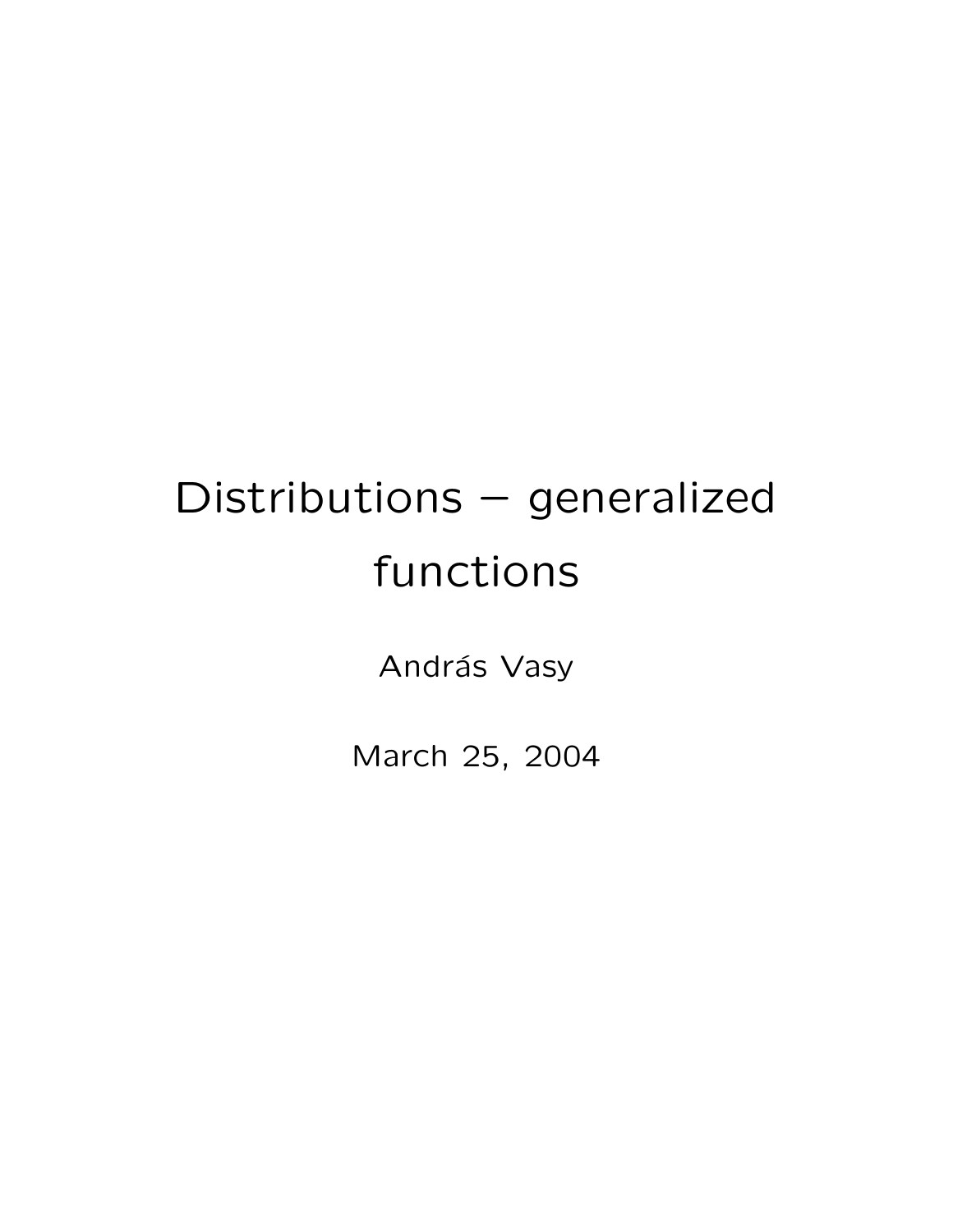## The problem

One of the main achievements of 19th century mathematics was to carefully analyze concepts such as the continuity and differentiability of functions. Recall that  $f$  is differentiable at  $x$ , and its derivative is  $f'(x) = L$ , if the limit

$$
\lim_{h \to 0} \frac{f(x+h) - f(x)}{h}
$$

exists, and is equal to  $L$ .

While it was always clear that not every continuous function is differentiable, e.g. the function  $f : \mathbb{R} \to \mathbb{R}$  given by  $f(x) = |x|$  is not differentiable at 0, it was not until the work of Bolzano and Weierstrass that the full extent of the problem became clear: there are nowhere differentiable continuous functions.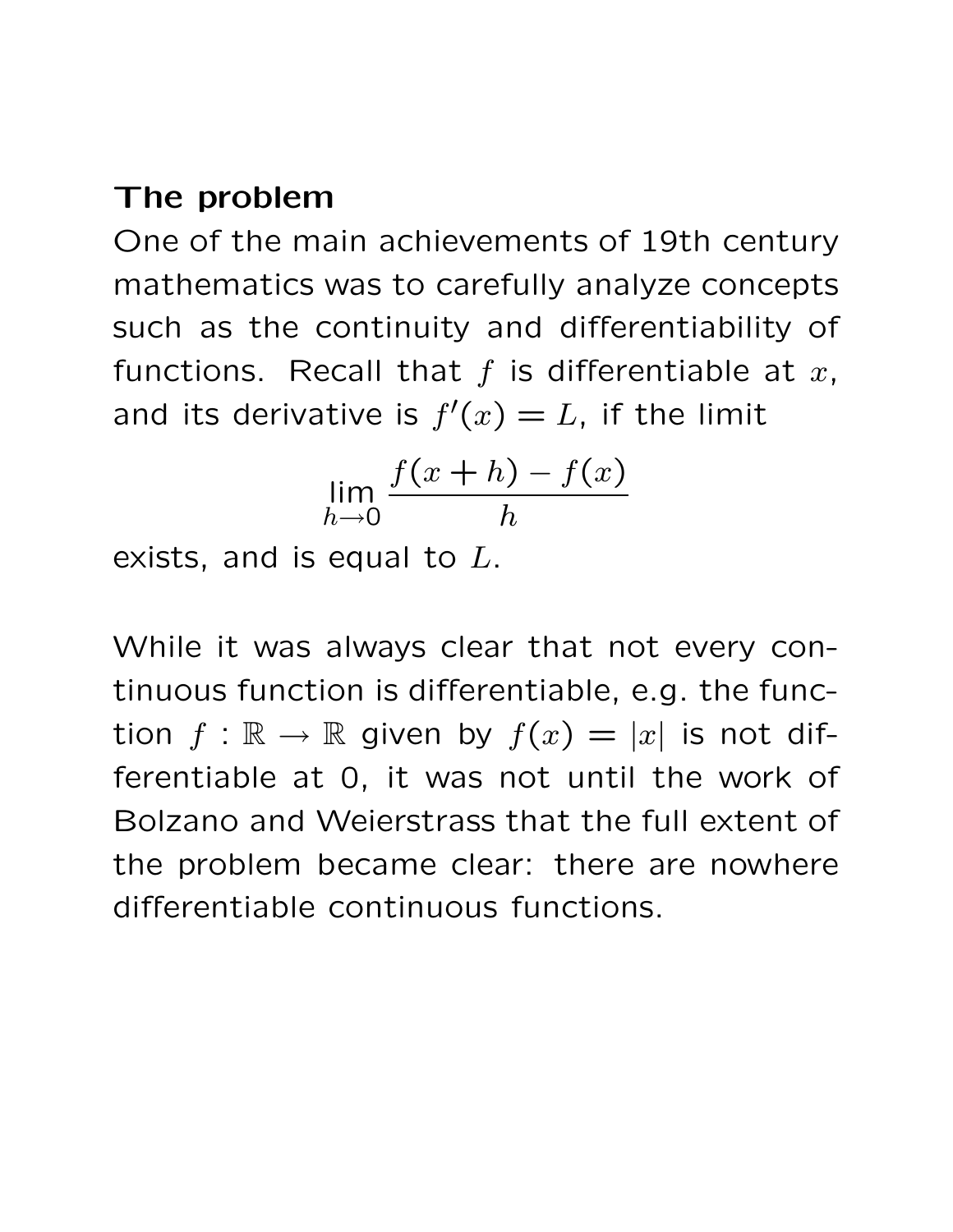Let u be the saw-tooth function:  $u(0) = 0$ ,  $u(1/2) = 1/2$ , u is periodic with period 1, and linear on  $[0, 1/2]$  as well as on  $[1/2, 1]$ . Then let

$$
f(x) = \sum_{j=0}^{\infty} c_j u(q^j x),
$$

for suitable  $c_j$  and  $q$  – e.g.  $q=16, \; c_j=2^{-j}$ work. Then the sum converges to a continuous function  $f$ , but the difference quotients do not have limits. In fact,  $u$  could be replaced even by  $u(x) = \sin(2\pi x)$ .

However, one can make sense of  $f'$  and even the 27th derivative of  $f$  for any continuous  $f$  if one relaxes the requirement that  $f'$  be a function. So, for instance, we cannot expect  $f'$  to have values at any point  $-$  it will be a distribution, i.e. a 'generalized function', introduced by Schwartz and Sobolev.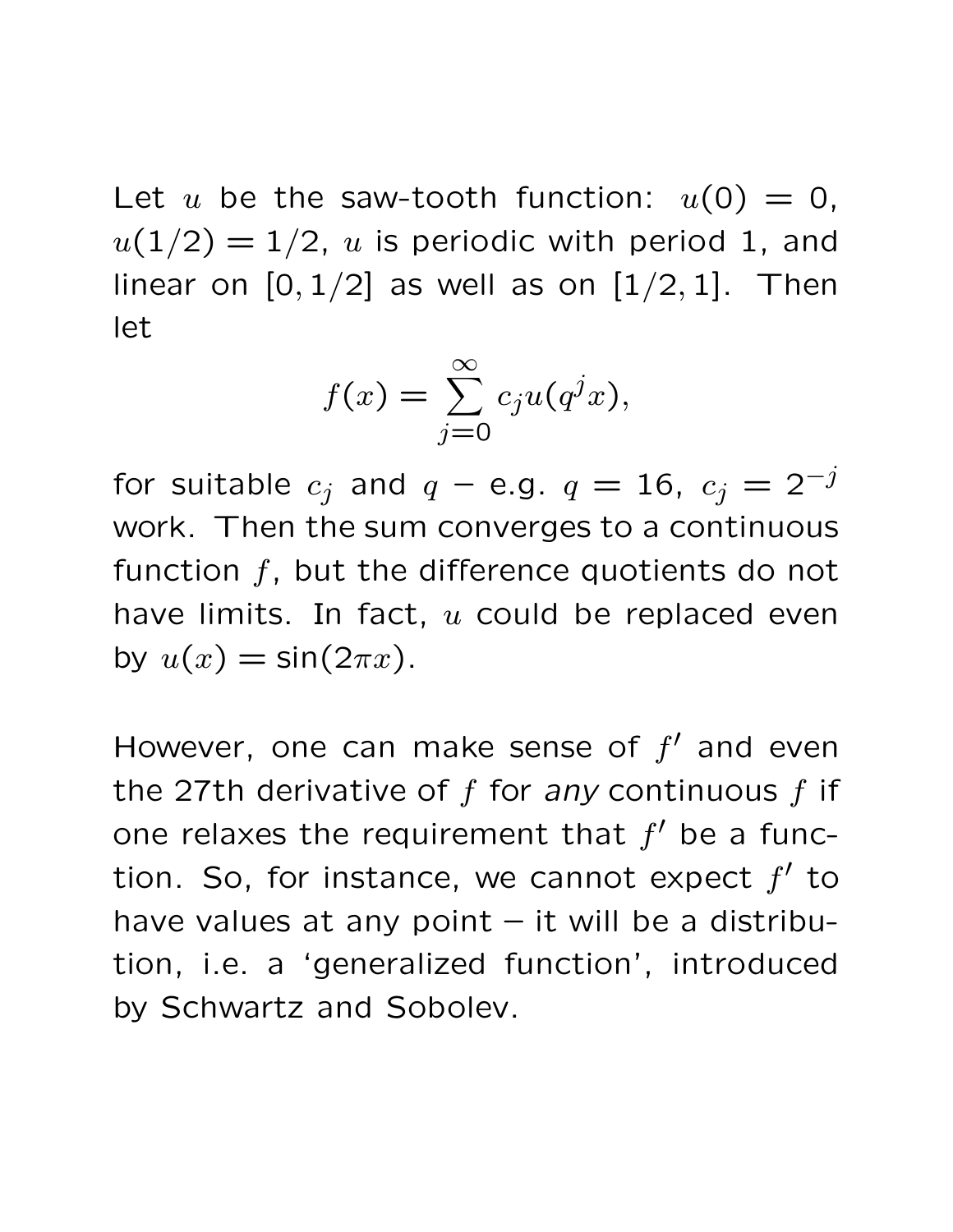Why care?

- PDE's: most PDE's are not explicitly solvable. Related techniques play a crucial role in analyzing PDEs.
- Another PDE example: take the wave equation on the line:

$$
u_{tt} = c^2 u_{xx},
$$

 $u$  a function on  $\mathbb{R}_x\!\times\!\mathbb{R}_t$ ,  $u_{tt}=\frac{\partial^2 u}{\partial t^2}$  $\frac{\partial^2 u}{\partial t^2}$ , etc. The general solution of this PDE, obtained by d'Alembert in the 18th century, is

$$
u(x,t) = f(x+ct) + g(x-ct),
$$

where  $f$  and  $g$  are 'arbitrary' functions on  $\mathbb R$ . Indeed, it is easy to check by the chain rule that  $u$  solves the PDE – as long as we can make sense of the differentiation. So, in the 'classical sense',  $f, g$  twice continuously differentiable, written as  $f, g \in C^2(\mathbb{R})$ , suffice.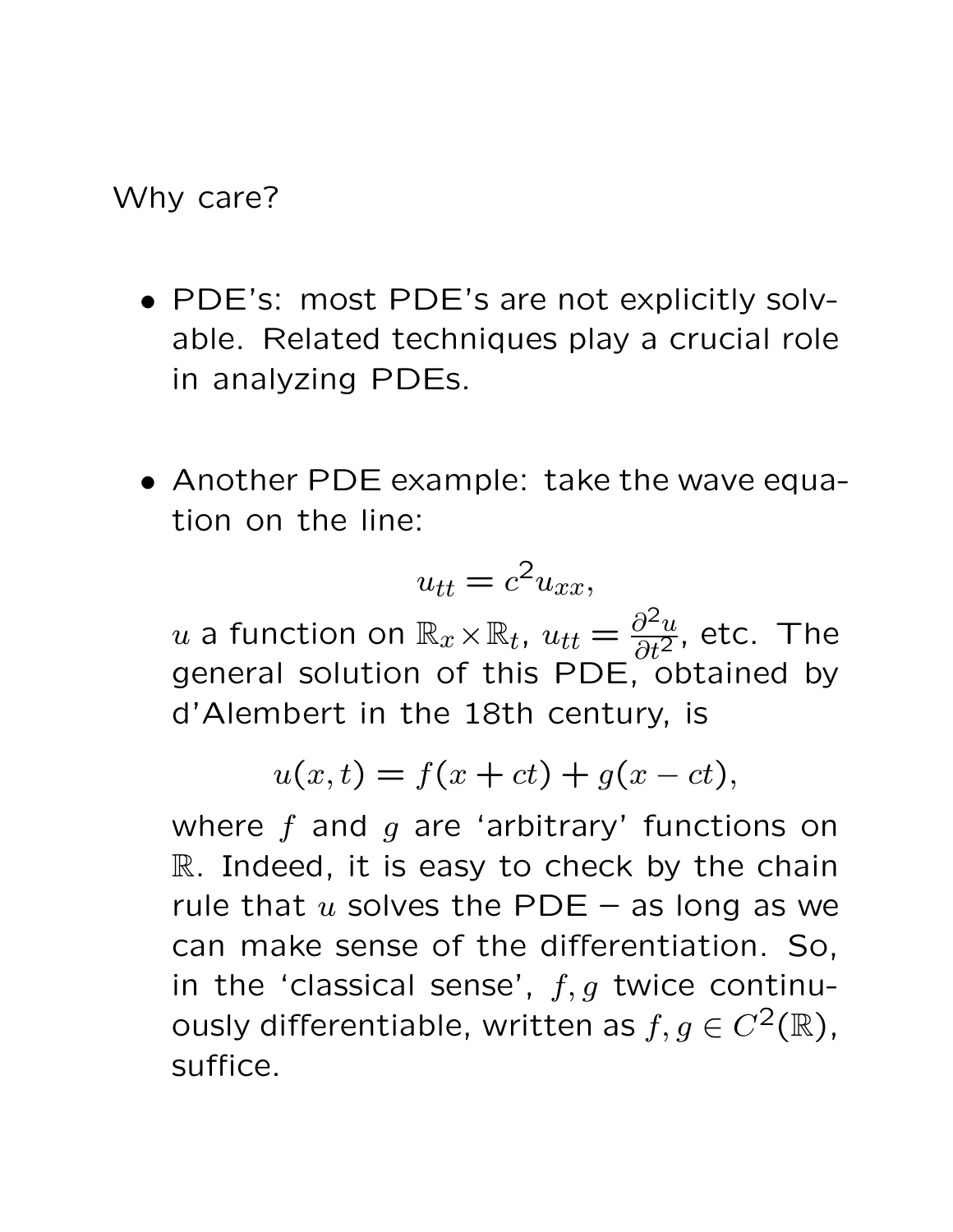But shouldn't this also work for rougher  $f, g$ ? For instance, what about the step function  $f: f(x) = 1$  if  $x \ge 0$ ,  $f(x) = 0$  for  $x < 0$ ?

• Limits of familiar objects are often distributions. For example, for  $\epsilon > 0$ , define  $f_{\epsilon} : \mathbb{R} \to \mathbb{C}$  by

$$
f_{\epsilon}(x) = \frac{1}{x + i\epsilon}.
$$

What is  $\lim_{\epsilon \to 0} f_{\epsilon}$ ? For  $x \neq 0$ , of course the limit makes sense directly – it is  $f(x) = \frac{1}{x}$ . But what about  $x = 0$ ? For instance, does  $\int_{-1}^{1} f(x) \, dx$  make sense, and what is it? Note that this integral does not converge due to the behavior of the integrand at 0!

However, we can take

$$
\lim_{\epsilon \to 0} \int_{-1}^{1} f_{\epsilon}(x) dx = \lim_{\epsilon \to 0} \log(x + i\epsilon) \Big|_{-1}^{1}
$$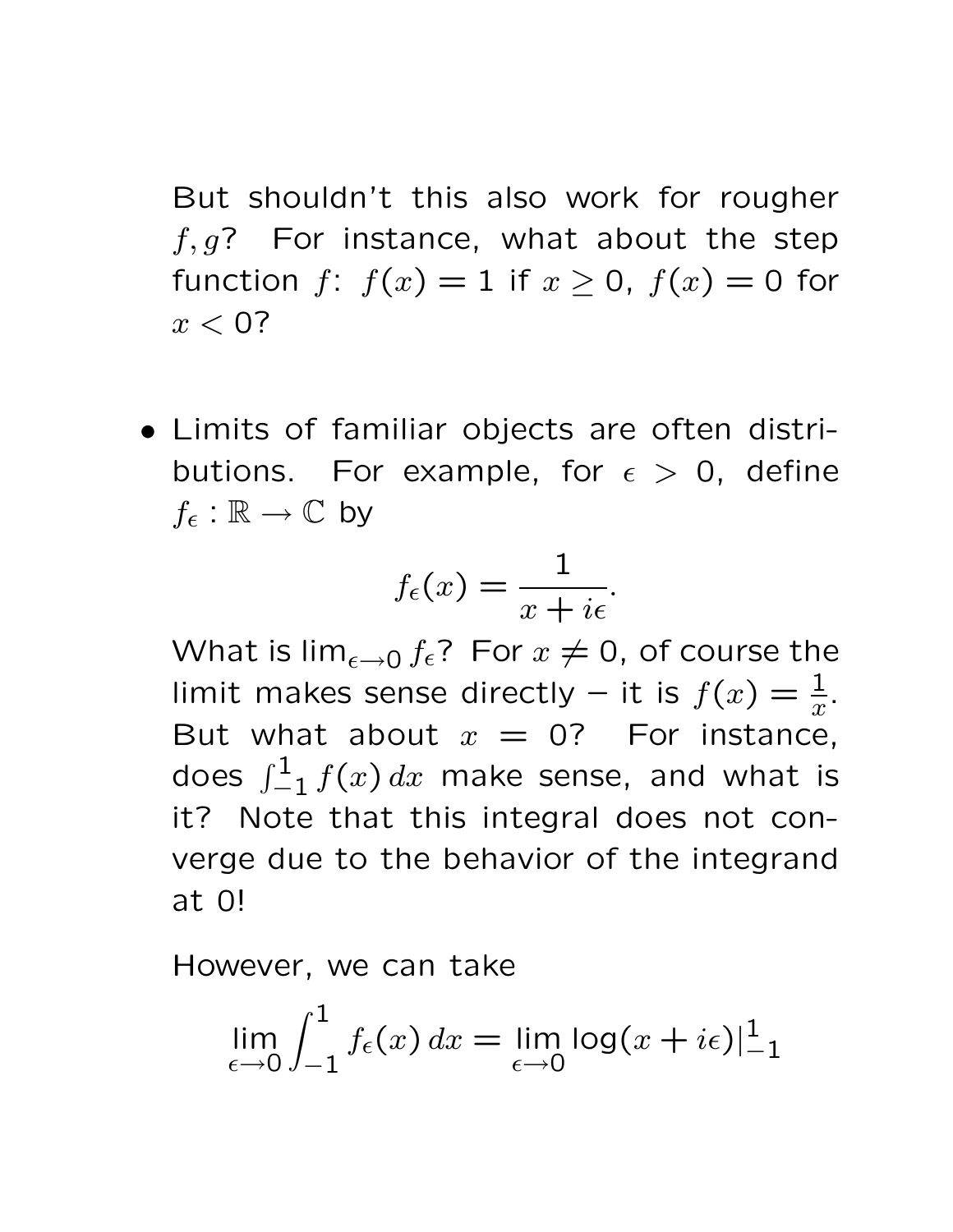$$
= \log(1) - \log(-1) = 0 - (i\pi) = -i\pi.
$$

So, the integral of the limit f on  $[-1,1]$ should be  $-i\pi$ . Can we make sense of this directly?

• Idealization of physical problems often results in distributions. For instance, the sharp front for the wave equation discussed above, or point charges (the electron is supposed to be such!) are good examples.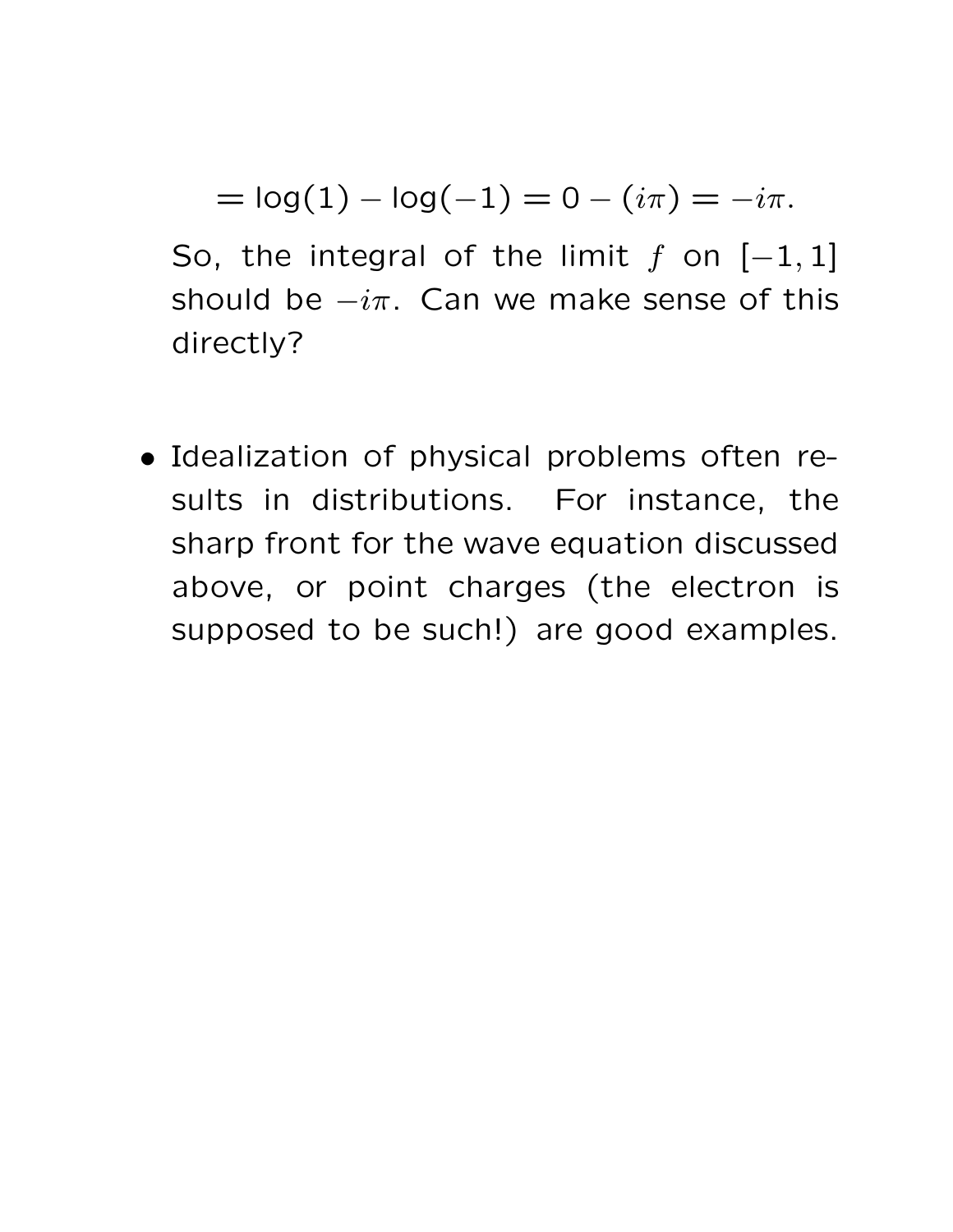I will usually talk about functions on  $\mathbb R$ , but almost everything makes sense on  $\mathbb{R}^n$ ,  $n \geq 1$ arbitrary.

Notation:

- We say that f is  $C^0$  if f is continuous.
- $\bullet$  We say that  $f$  is  $C^k$ ,  $k\geq 1$  integer, if  $f$  is  $k$  times continuously differentiable, i.e. if  $f$ is  $C^{k-1}$  and its  $(k-1)$ st derivative,  $f^{(k-1)}$ , is differentiable, and its derivative,  $f^{(k)}$  is continuous.
- We say that f is  $C^{\infty}$ , i.e. f is infinitely differentiable, if  $f$  is  $C^k$  for every  $k$ .

Motivation: to deal with very 'bad' objects, first we need very 'good' ones.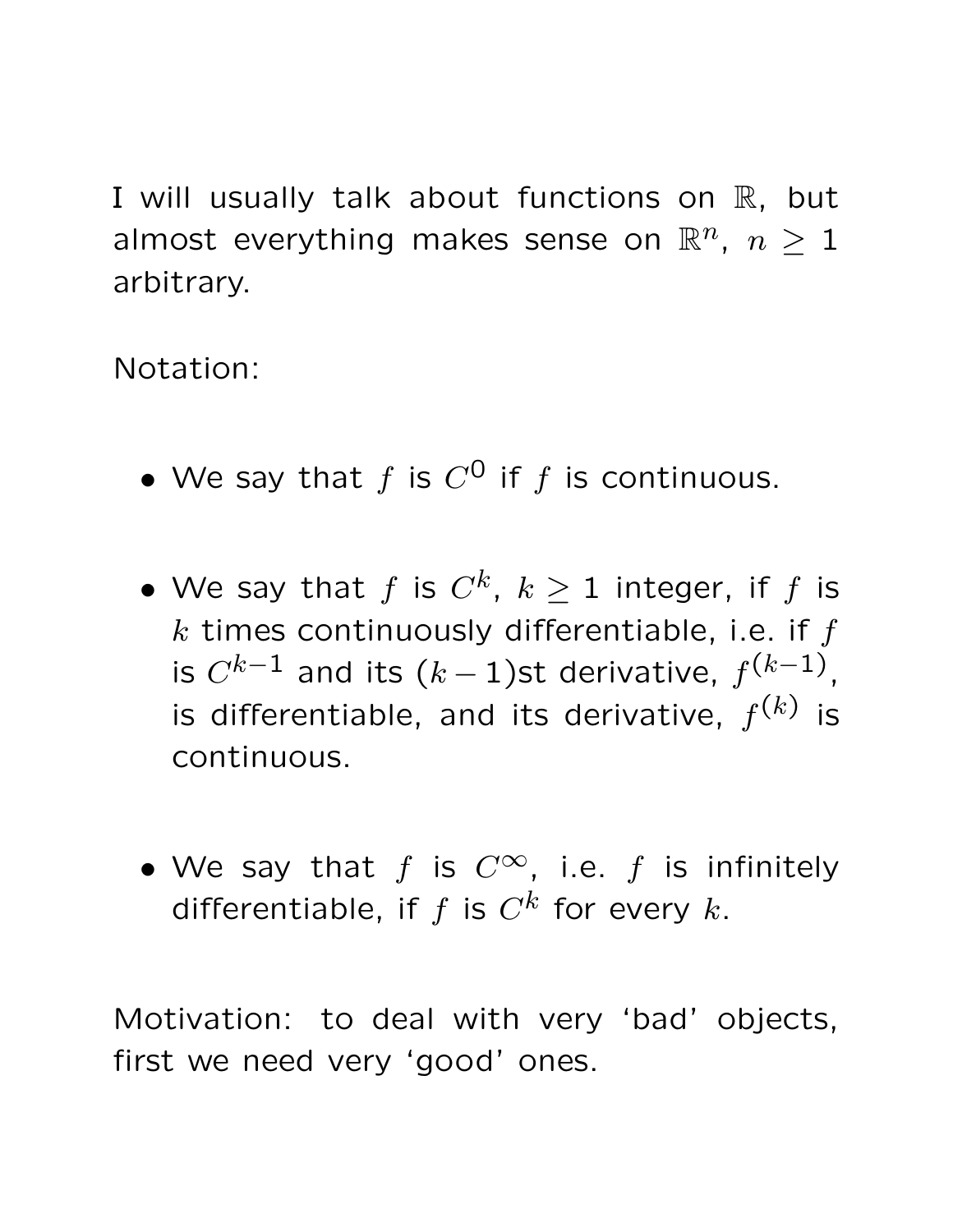Example of an interesting  $C^{\infty}$  function on R:  $f(x)=0$  for  $x\leq 0$ ,  $f(x)=e^{-1/x}$  for  $x>0$ .

An even more interesting example:  $g(x) =$  $f(1-x^2)$ . Note that g is 0 for  $|x|\geq 1$ .

Our very good functions then will be the (complexvalued) functions  $\phi$  which are  $C^{\infty}$  and which are 0 outside a bounded set, i.e. there is  $R > 0$ such that  $\phi(x) = 0$  for  $|x| \ge R$ . The set of such functions is denoted by  $C_c^\infty(\mathbb{R})$ , and its elements are called 'compactly supported smooth functions' or simply 'test functions'.

There are other sets of very good functions with which analogous conclusions are possible: e.g.  $C^{\infty}$  functions which decrease faster than  $C_k|x|^{-k}$  at infinity for all  $k$ , and analogous estimates hold for their derivatives. Such functions are called Schwartz functions.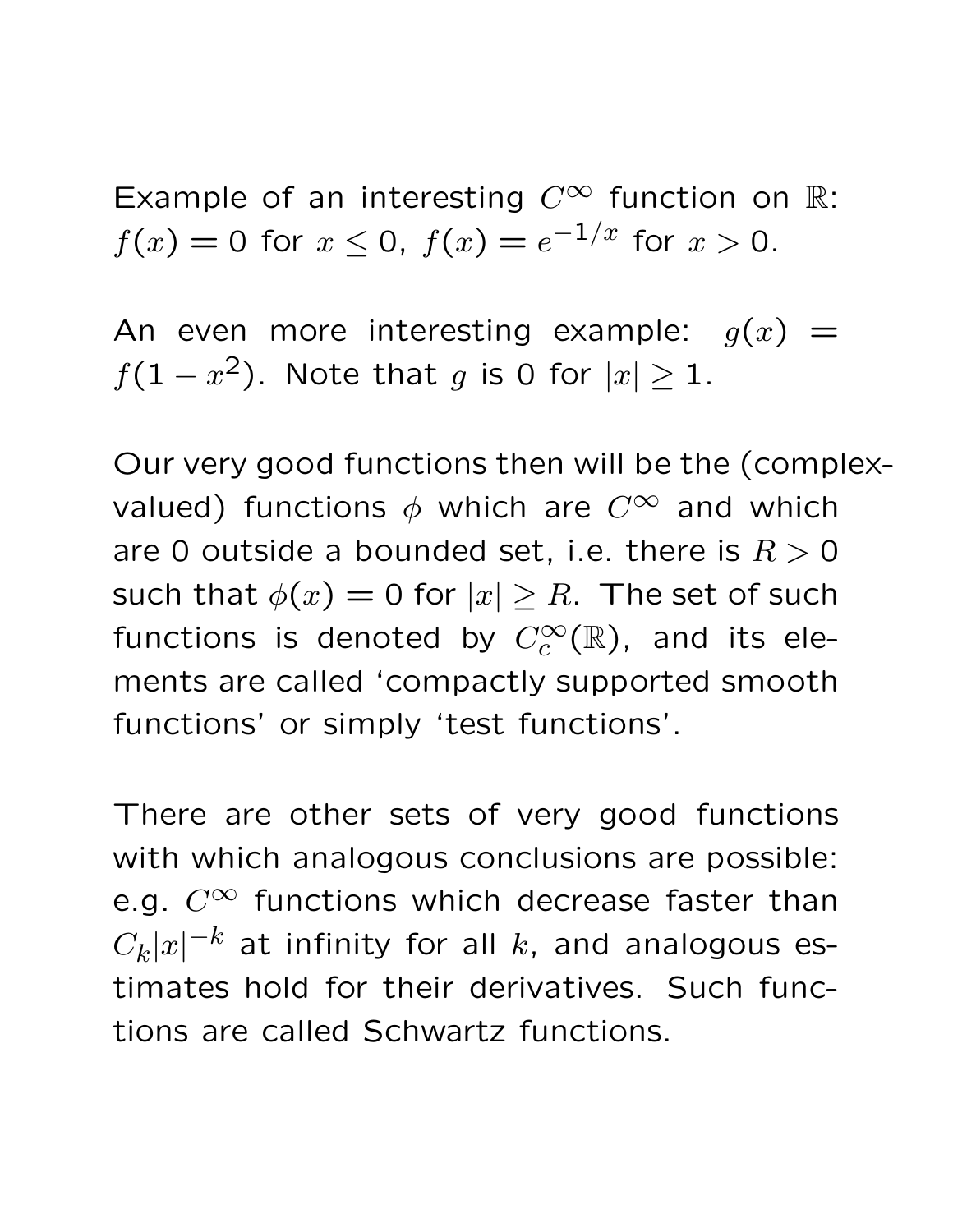The set  $C_c^{\infty}(\mathbb{R})$  is a vector space with the usual pointwise addition of functions and pointwise multiplication by scalars  $c \in \mathbb{C}$ . Since this is an infinite dimensional vector space, we need one more notion:

Suppose that  $\phi_n, \, n \in \mathbb{N}$ , is a sequence in  $C_c^\infty(\mathbb{R})$ , and  $\phi \in C_c^\infty(\mathbb{R})$ . We say that  $\phi_n \to \phi$  in  $C_c^\infty(\mathbb{R})$ if

- 1. there is an  $R > 0$  such that  $\phi_n(x) = 0$  for all n and for all  $|x| \geq R$ ,
- 2. and for all  $k$ , max $_{x\in\mathbb{R}}\,|\frac{d^k}{dx^k}$  $\frac{d^{\alpha}}{dx^k}(\phi_n-\phi)|\to 0$  as  $n \to \infty$ , i.e. for all k and for all  $\epsilon > 0$ , there is  $N$  such that

$$
n \ge N, \ x \in \mathbb{R} \Rightarrow |\frac{d^k}{dx^k}(\phi_n - \phi)| < \epsilon.
$$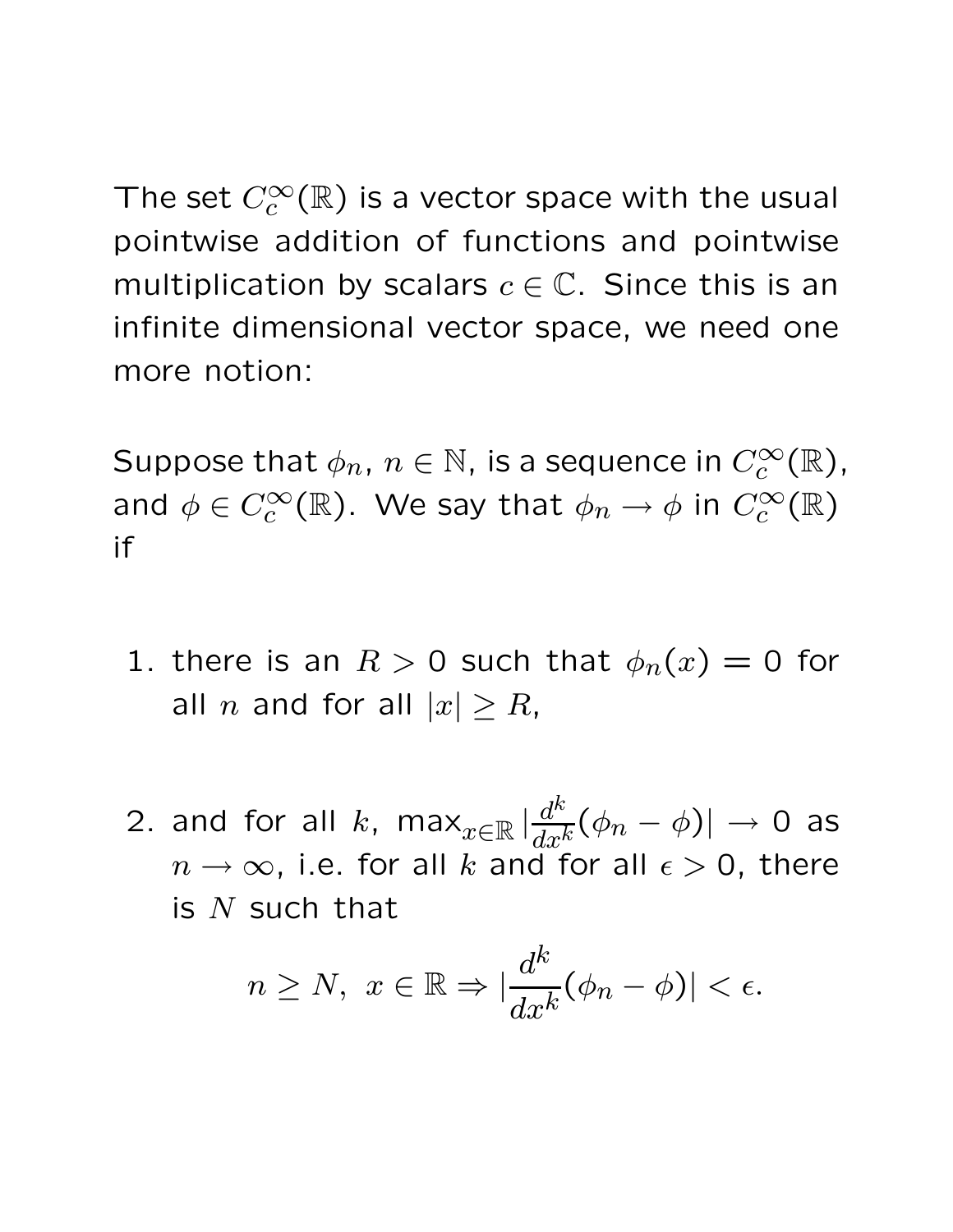Now we 'dualize'  $C_c^{\infty}(\mathbb{R})$  to define distributions:

A distribution  $u \in \mathcal{D}'(\mathbb{R})$  is a continuous linear functional  $u: C_c^\infty(\mathbb{R}) \to \mathbb{C}$ . That is:

1.  $u$  is linear:

$$
u(c_1\phi_1 + c_2\phi_2) = c_1u(\phi_1) + c_2u(\phi_2)
$$
  
for all  $c_j \in \mathbb{C}$ ,  $\phi_j \in C_c^{\infty}(\mathbb{R})$ ,  $j = 1, 2$ .

2.  $u$  is continuous: if  $\phi_n \to \phi$  in  $C_c^\infty(\mathbb{R})$  then  $u(\phi_n) \to u(\phi)$ , i.e.  $\lim_{n \to \infty} u(\phi_n) = u(\phi)$ , in C.

The simplest example is the delta distribution: for  $a \in \mathbb{R}$ ,  $\delta_a$  is the distribution given by  $\delta_a(\phi) =$  $\phi(a)$  for  $\phi \in C_c^{\infty}(\mathbb{R})$ .

Another example: for  $\phi \in C_c^{\infty}(\mathbb{R})$ , let  $u(\phi) =$  $\phi'(1) - \phi''(-2)$ .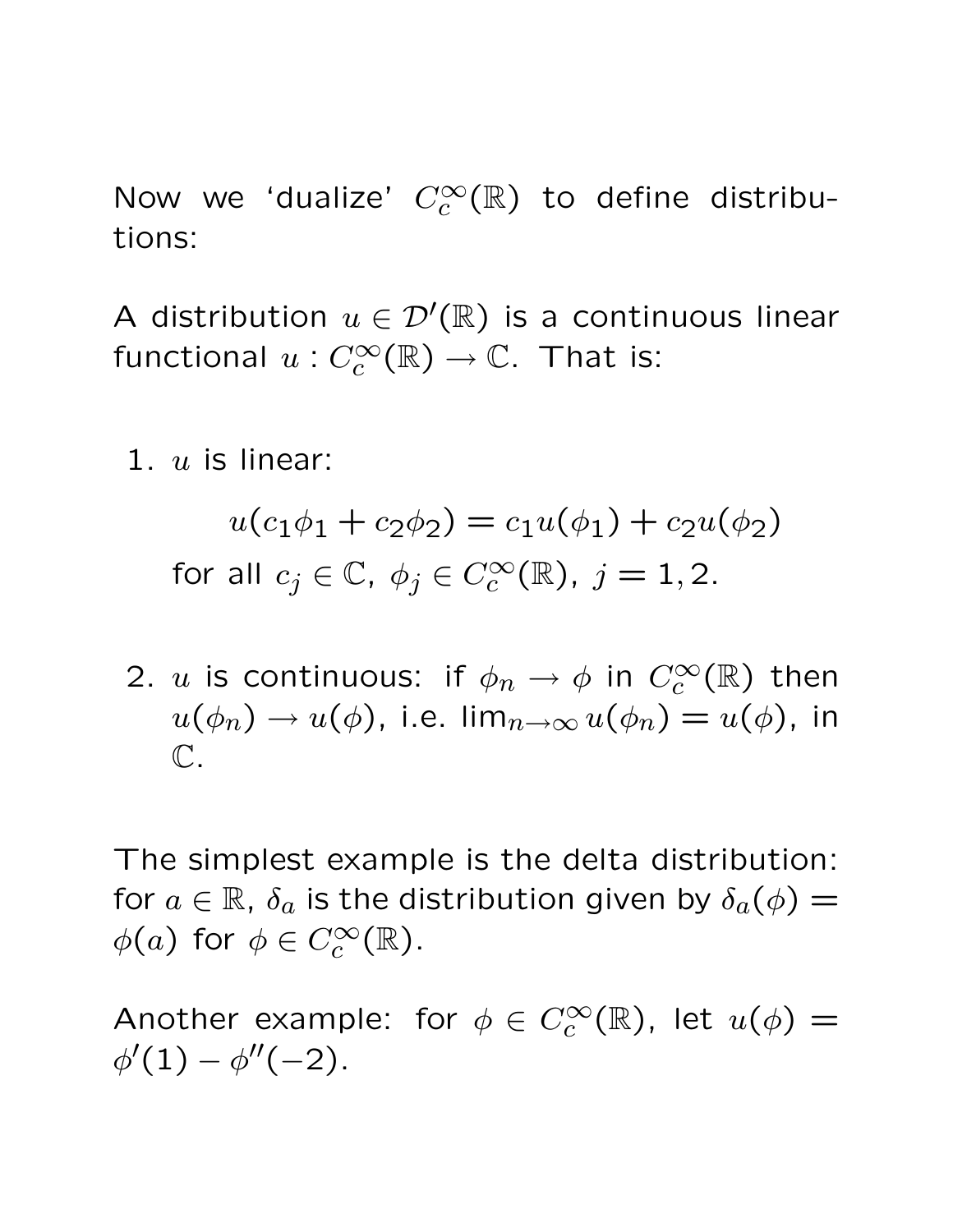Why is this a generalization of functions?

If  $f$  is continuous (or indeed just locally integrable), we can associate a distribution  $\iota(f)$  =  $\iota_f$  to it:

$$
\iota_f(\phi) = \int_{\mathbb{R}} f(x)\phi(x) \, dx.
$$

Note that  $\iota : C^0(\mathbb{R}) \to \mathcal{D}'(\mathbb{R})$  is injective, i.e.  $\iota_{f_1} = \iota_{f_2}$  implies  $f_1 = f_2$ , or equivalently  $\iota_f = 0$ implies  $f = 0$ , so we can think of  $C^{0}(\mathbb{R})$  as a subset of  $\mathcal{D}'(\mathbb{R})$ , identifying  $f$  with  $\iota_f.$ 

Here we already used that  $\mathcal{D}'(\mathbb{R})$  is a vector space:  $u_1 + u_2$  is the distribution given by  $(u_1 + u_2)(\phi) = u_1(\phi) + u_2(\phi)$ , while cu is the distribution given by  $(cu)(\phi) = cu(\phi)$   $(c \in \mathbb{C})$ .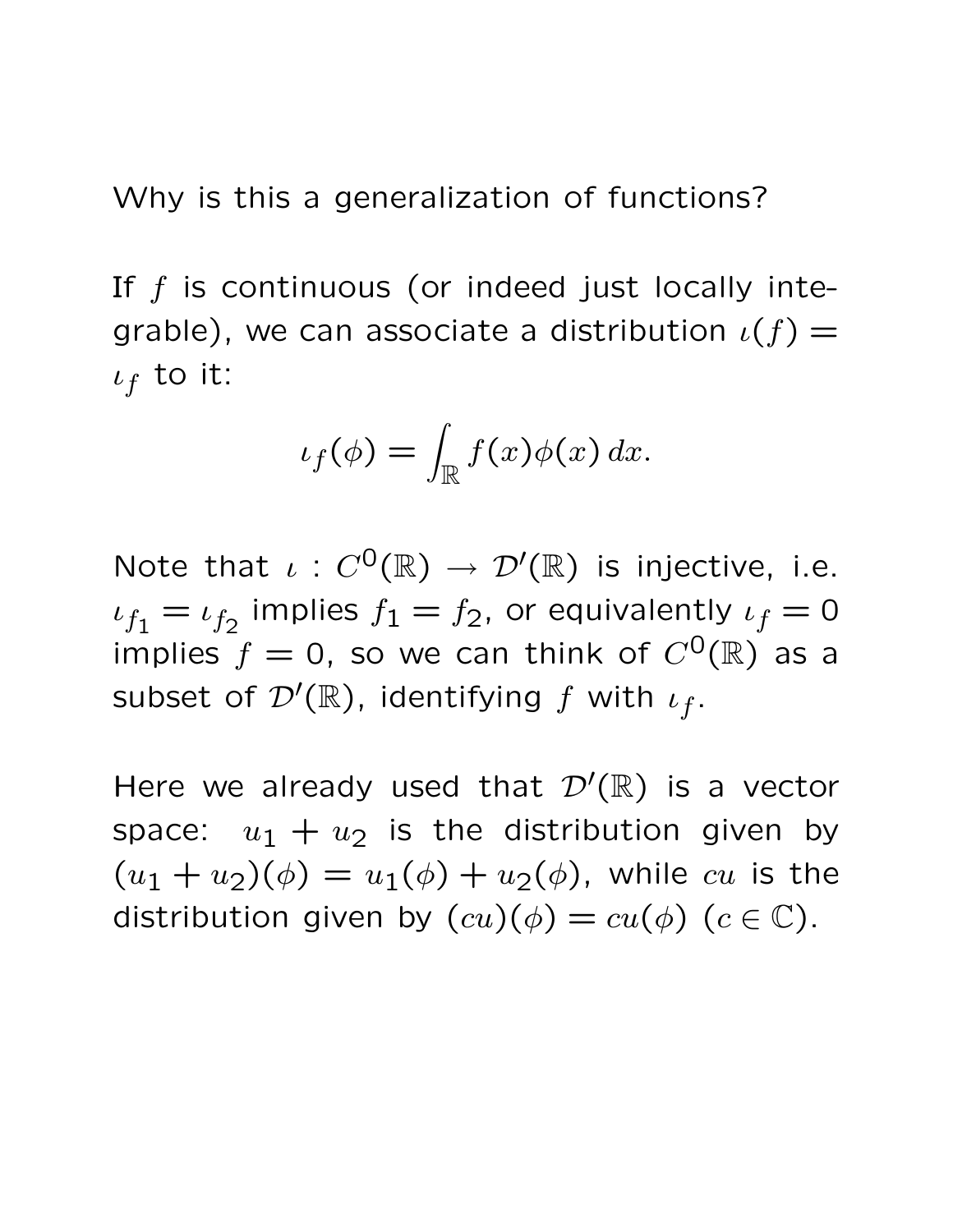Convergence: suppose that  $u_n$  is a sequence of distributions and  $u \in \mathcal{D}'(\mathbb{R})$ . We say that  $u_n \to$  $u$  in  $\mathcal{D}'(\mathbb{R})$  if for all  $\phi\in C_c^\infty(\mathbb{R})$ , lim $_{n\to\infty}u_n(\phi)=0$  $u(\phi)$ .

Example: Suppose that  $u_n \geq 0$  are continuous functions (i.e.  $u_{n} = \iota_{f_n}, \ f_n$  continuous),  $u_n(x) = 0$  for  $|x| \ge \frac{1}{n}$ , and  $\int_{\mathbb{R}} u_n(x) dx = 1$ . Then  $\lim_{n\to\infty}u_n=\delta_0$ .

Example: Suppose  $u_{\epsilon}(x) = \frac{1}{x+i\epsilon}$ . Then for  $\epsilon > 0, \; \phi \in C_c^{\infty}(\mathbb{R}),$ 

$$
\int u_{\epsilon}(x)\phi(x) dx = \int \frac{1}{x + i\epsilon} \phi(x) dx
$$

$$
= -\int \log(x + i\epsilon)\phi'(x) dx,
$$

But the last expression has a limit as  $\epsilon \to 0$ , for log is locally integrable; the limit is

$$
u(\phi) = -\int \log(x + i0)\phi'(x) dx,
$$

where  $log(x + i0) = log |x| + i\pi H(-x)$ , with H the step function  $H(x) = 1$  if  $x > 0$ ,  $H(x) = 0$ , if  $x < 0$ .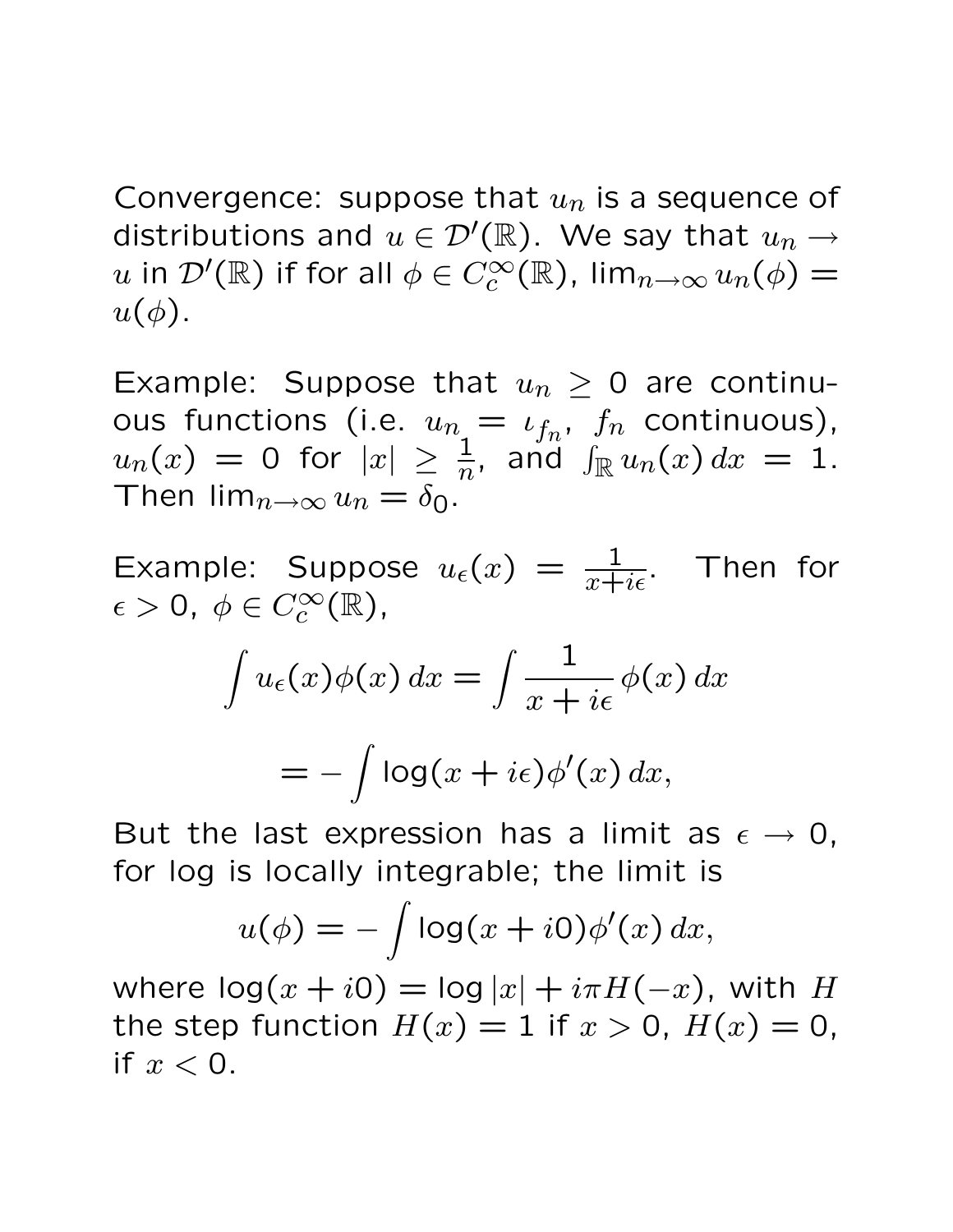If one wants to, one can integrate by parts once more to get

$$
u(\phi) = \lim_{\epsilon \to 0} \int u_{\epsilon}(x)\phi(x) dx
$$
  
= 
$$
\int (x + i\epsilon)(\log(x + i\epsilon) - 1)\phi''(x) dx
$$
  
= 
$$
\int x(\log(x + i0) - 1)\phi''(x) dx,
$$

with the integrand continuous now even at  $\epsilon =$ 0.

The distribution u is called  $(x + i0)^{-1}$ .

A simple and interesting calculation gives

$$
(x+i0)^{-1} - (x-i0)^{-1} = -2\pi i \delta_0.
$$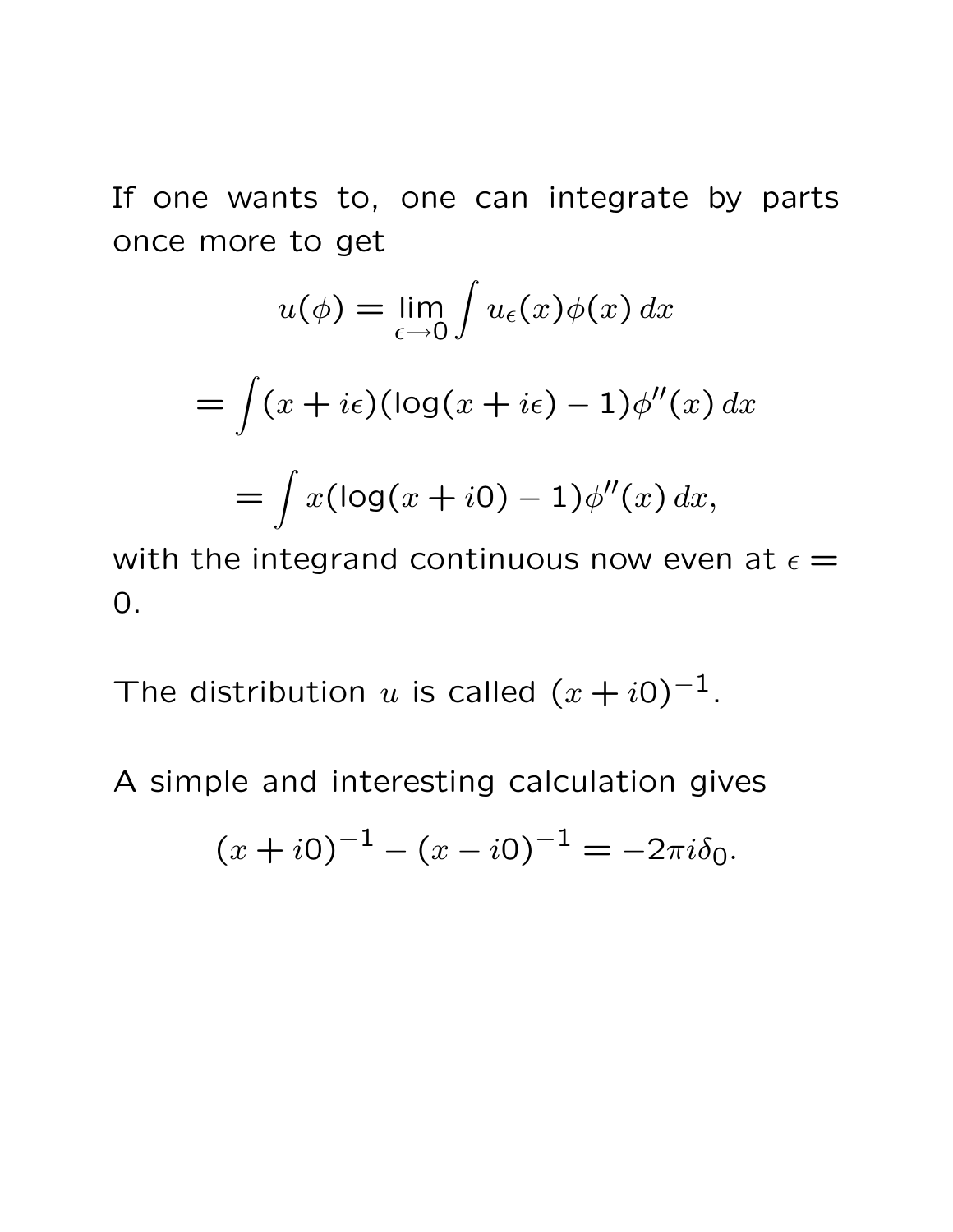This is all well, but has the goal been achieved, namely can we differentiate any distribution? Yes! We could see this by approximating distributions by differentiable functions, whose derivative we thus already know, and show that the limit exists. But this requires first proving that every distribution can be approximated by such functions. So we proceed more directly.

If  $u=\iota_f$ , and  $f$  is  $C^1$ , we want  $u'=\iota_{f'}$ . That is, we want

$$
u'(\phi) = \iota_{f'}(\phi) = \int f'(x)\phi(x) dx
$$
  
= 
$$
- \int f(x)\phi'(x) dx = -\iota_{f}(\phi') = -u(\phi').
$$

So for any  $u \in \mathcal{D}'(\mathbb{R})$ , we define  $u' \in \mathcal{D}'(\mathbb{R})$  by  $u'(\phi) = -u(\phi').$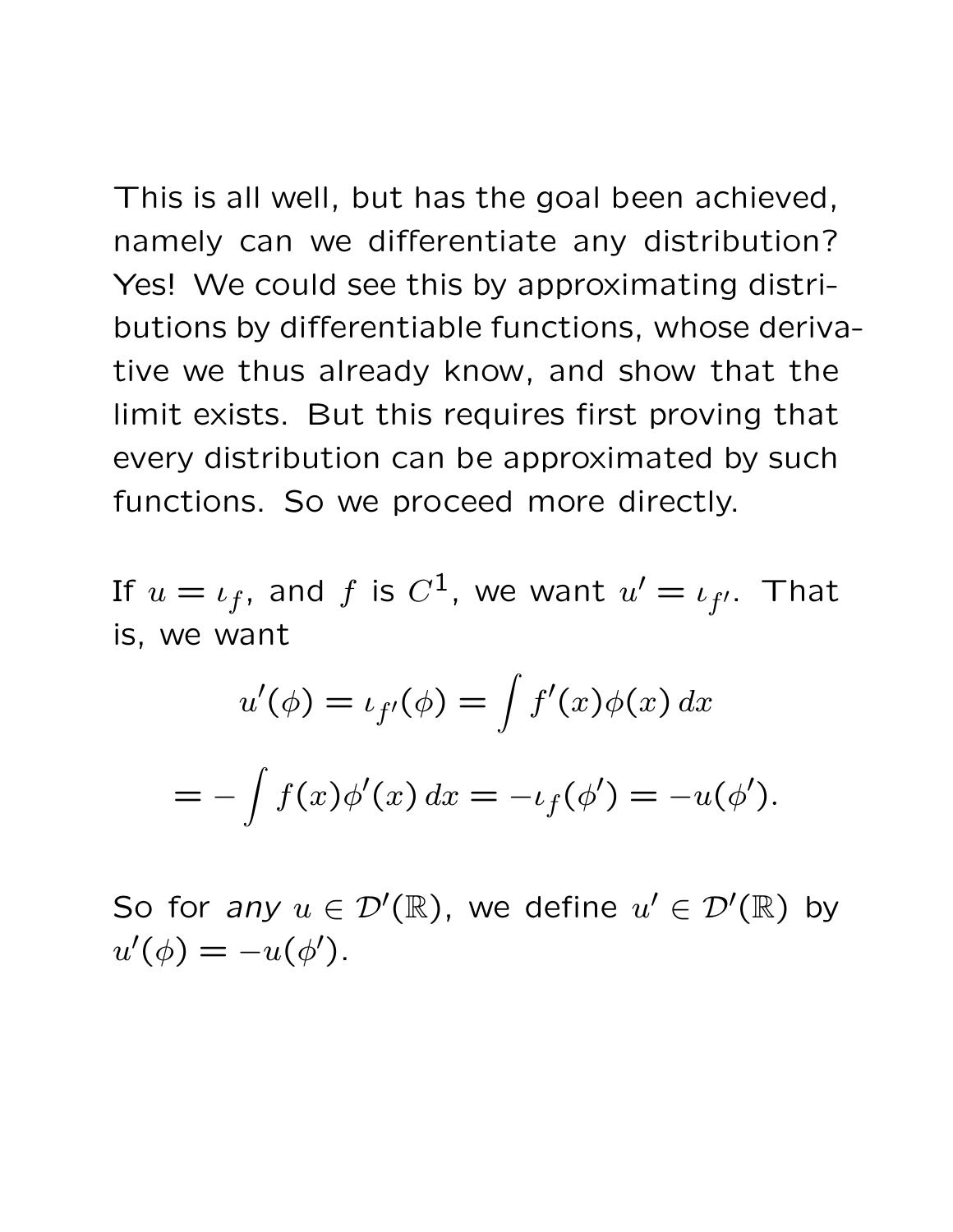It is easy to see that  $u'$  is indeed a distribution. In particular, it can be differentiated again, etc. It is also easy to check that if  $u_n \to u$  in  $\mathcal{D}'(\mathbb{R})$ then  $u'_n \to u'$  in  $\mathcal{D}'(\mathbb{R})$ .

Example:  $u = \delta_a$ . Then  $u'(\phi) = -u(\phi') =$  $-\phi'(a)$ , i.e.  $\delta'_{c}$  $a_a'$  is the distribution  $\phi \mapsto -\phi'(a).$ 

Example:  $u = \iota_H$ , H the step function. Then

$$
u'(\phi) = -u(\phi') = -\int_{-\infty}^{\infty} H(x)\phi'(x) dx
$$

$$
=-\int_0^\infty \phi'(x)=\phi(0)=\delta_0(\phi)
$$

by the fundamental theorem of calculus, so  $H' = \delta_{\Omega}$ .

Now it is easy to check that  $u(x,t) = H(x-ct)$ solves the wave equation!

Another good feature is that all standard identities hold for distributional derivatives, e.g.  $\frac{\partial^2 u}{\partial x^2}$  $\frac{\partial^2 u}{\partial x \partial y} = \frac{\partial^2 u}{\partial y \partial x}$  $\frac{\partial^2 u}{\partial y \partial x}$ , since they hold for test functions φ.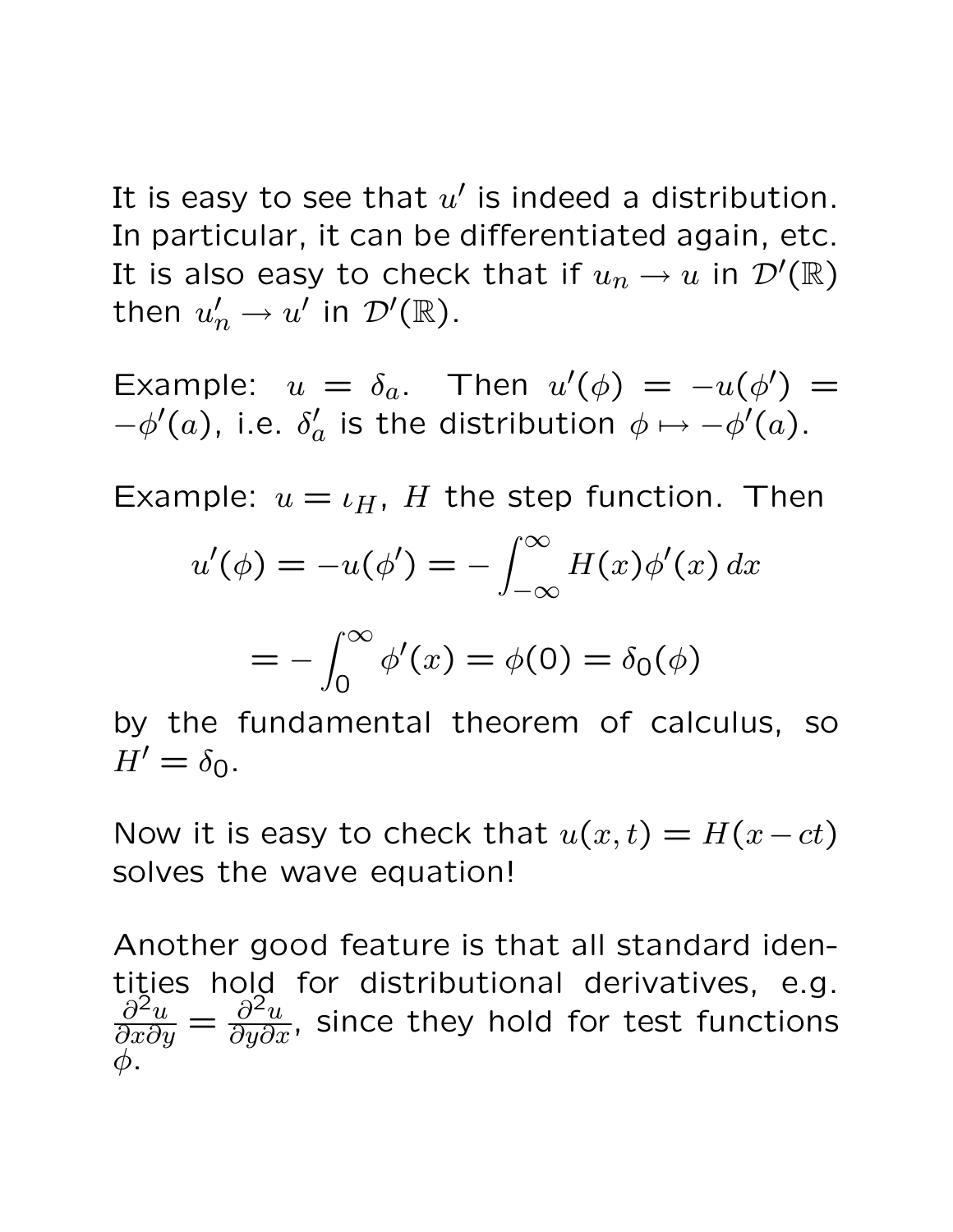The downside: multiplication does not extend to  $\mathcal{D}'(\mathbb{R})$ , e.g.  $\delta_0 \cdot \delta_0$  makes no sense. To see this, consider a sequence  $u_n$  of continuous functions converging to  $\delta_0$ , and check that  $u_n^2$  $\overline{n}$ does not converge to any distribution. Actually, there are algebraic problems as well: the product rule gives an incompatibility for differentiation and multiplication when applied to 'bad' functions.

This is why solving non-linear PDE's can be hard: differentiation and multiplication fight against each other: e.g.  $u_{tt} = u_{xx}^2$ .

However, one can still multiply distributions by  $C^{\infty}$  functions  $f: (fu)(\phi) = u(f\phi)$ , motivated as for differentiation. Thus, distribution theory is ideal for solving variable coefficient linear PDE's: e.g.  $u_{tt} = c(x)^2 u_{xx}$ .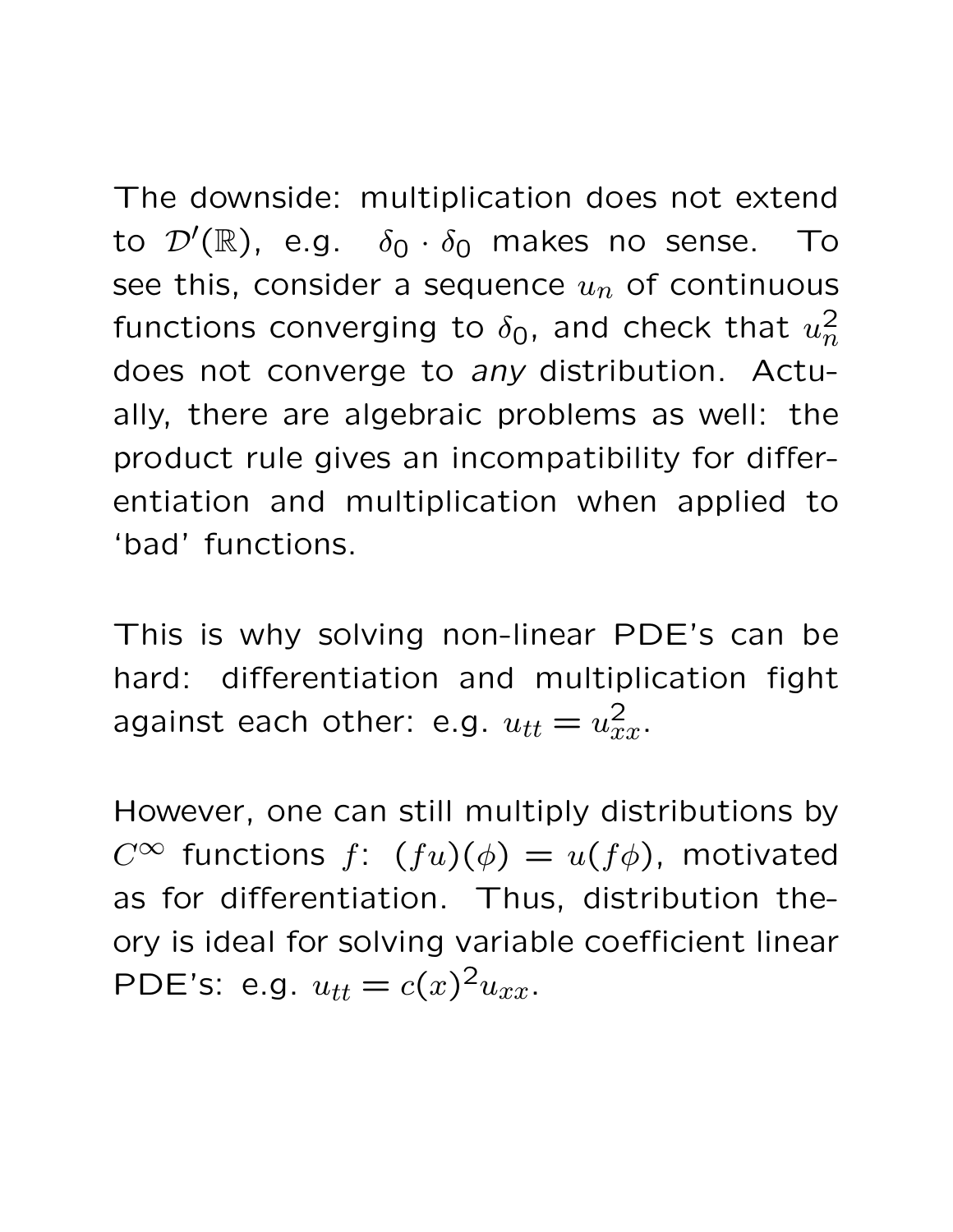Also note that

$$
(x + i0)^{-1} \cdot (x + i0)^{-1} = (x + i0)^{-2}
$$

makes perfectly good sense, as does  $(x-i0)^{-2}$ . The problem is with the product  $(x + i0)^{-1}$ .  $(x-i0)^{-1}$ . A more general perspective that distinguishes  $(x+i0)^{-1}$  and  $(x-i0)^{-1}$ , by saying that they are both singular at 0 but in different 'directions', is microlocal analysis.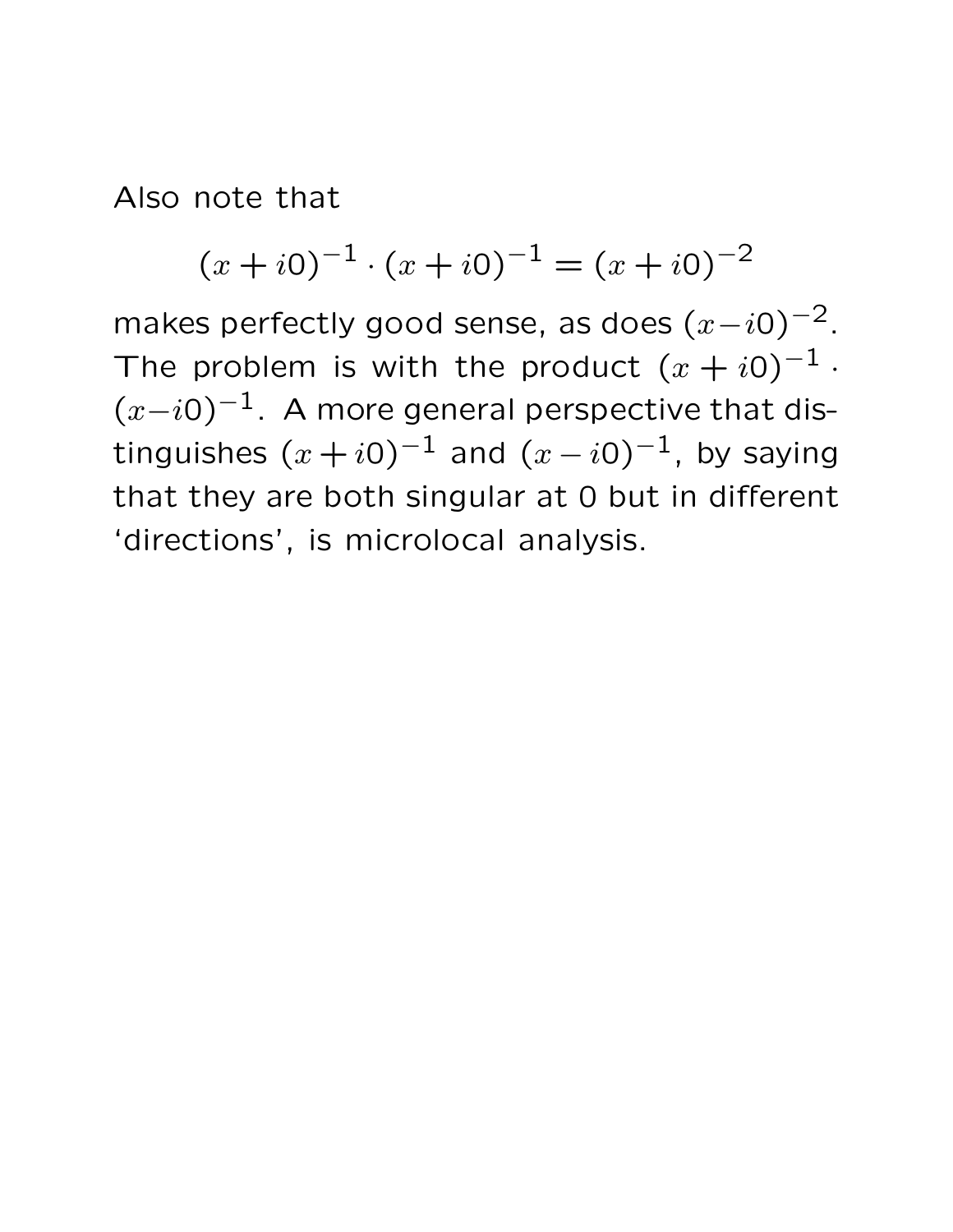As an application, consider the fundamental theorem of calculus.

Suppose that  $u' = f$ , and f is a given distribution. What is  $u$ ?

Since  $f(\psi) = u'(\psi) = -u(\psi')$ , we already know what  $u$  is applied to the derivative of a test function. But we need to know what  $u(\phi)$  is for any test function  $\phi$ .

So let  $\phi_0$  be a fixed test function with  $\int_{\mathbb R} \phi_0(x)\,dx =$ 1. If  $\phi \in C_c^{\infty}(\mathbb{R})$ , define  $\tilde{\phi} \in C_c^{\infty}(\mathbb{R})$  by

$$
\tilde{\phi}(x) = \phi(x) - \left(\int_{\mathbb{R}} \phi(x') dx'\right) \phi_0(x).
$$

Then  $\int_{\mathbb{R}} \tilde{\phi}(x) dx = 0$ , hence  $\tilde{\phi}$  is the derivative of a test function  $\psi$ , namely we can let

$$
\psi(x) = \int_{-\infty}^{x} \tilde{\phi}(x') dx'.
$$

Thus,  $\phi(x) = \psi'(x) + (\int_{\mathbb{R}} \phi(x') dx') \phi_0(x)$ , so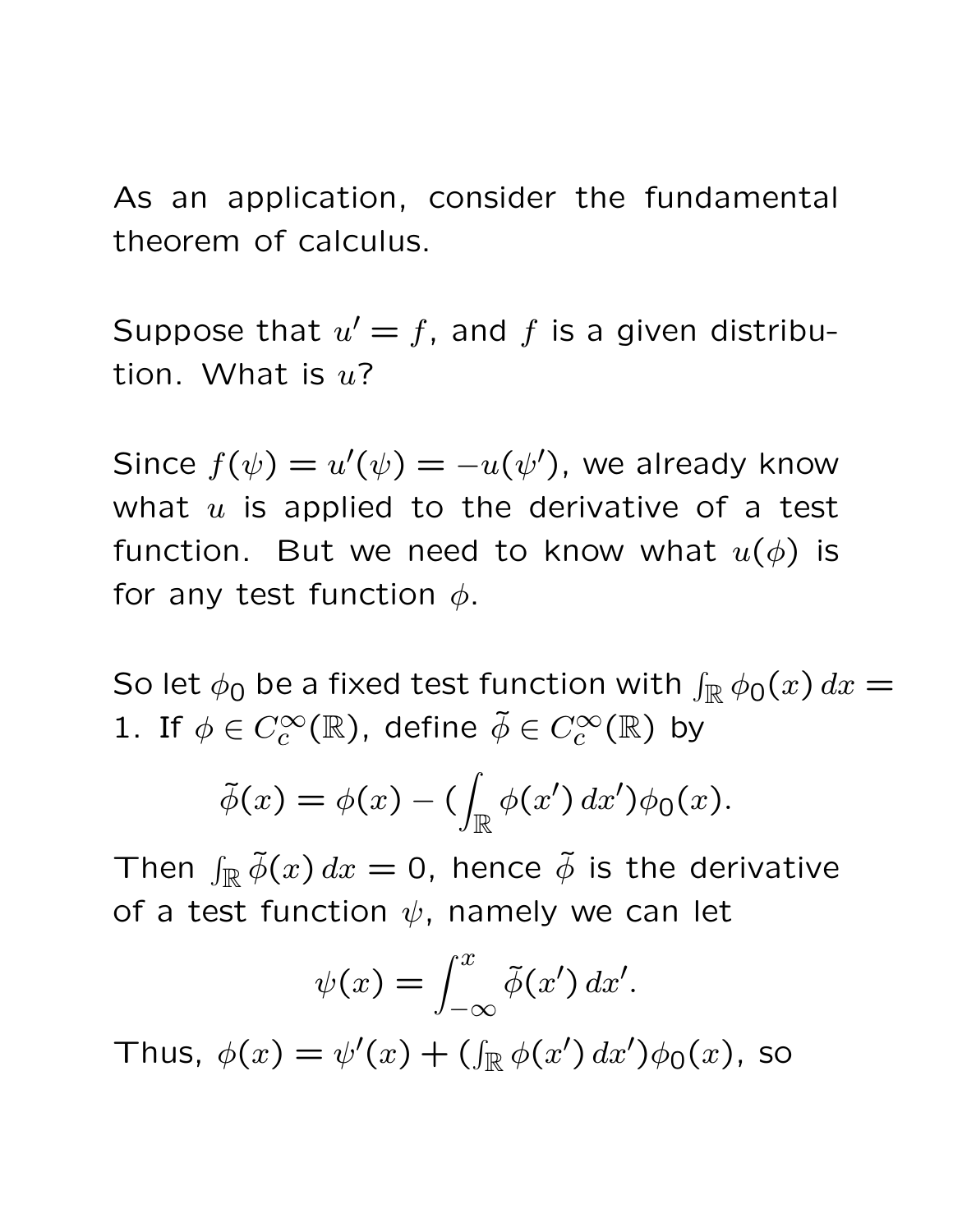$$
u(\phi) = u(\psi') + \left(\int_{\mathbb{R}} \phi(x') dx'\right) u(\phi_0)
$$

$$
= -f(\psi) + \int_{\mathbb{R}} c\phi(x') dx'
$$

with  $c = u(\phi_0)$  a constant independent of  $\phi$ . Thus, u is determined by  $u' = f$ , plus the knowledge of  $u(\phi_0)$ .

In particular, if  $f = 0$ , we deduce that  $u = \iota_c$ , i.e.  $u$  is a constant function!

This is a form of the fundamental theorem of calculus: if  $u$  is  $C^1$ ,  $a,b\in\mathbb{R},\ a < b,$  we can take  $\phi_{\mathsf{O}}$  approach  $\delta_a$ ,  $\phi$  approach  $\delta_b$ , in which case  $\psi$  will approach a function that is  $-1$  between a and b, 0 elsewhere, so we recover  $u(b) =$  $u(a)+\int_a^b$  $\int_a^b f(x) dx$ .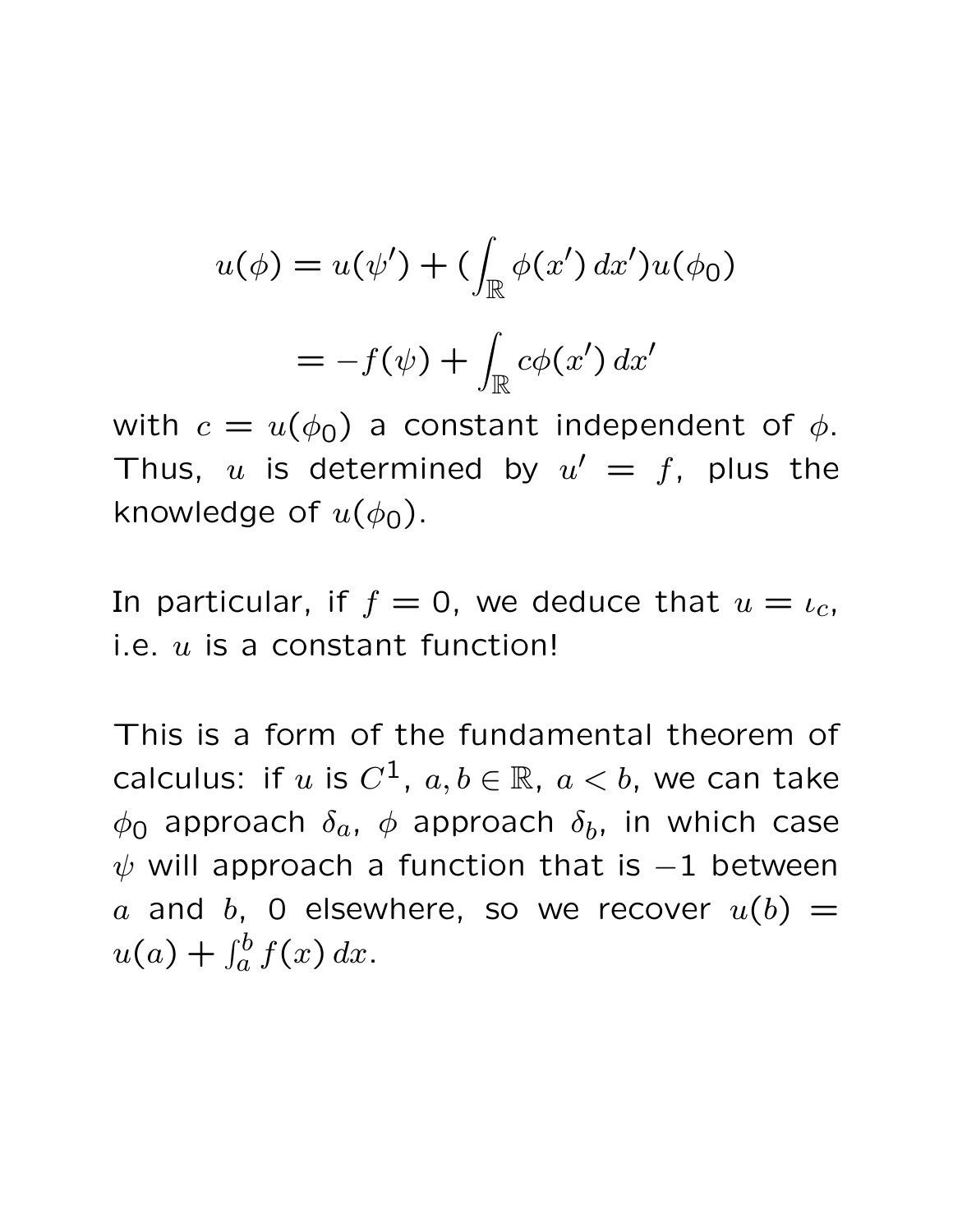More examples: electrostatics. The electrostatic potential  $u$  generated by a charge density  $\rho$  satisfies

$$
-\Delta u = \rho, \ \Delta u = u_{xx} + u_{yy} + u_{zz}.
$$

If  $\rho = \delta_0$ , i.e. we have a point charge, what is u? We need conditions at infinity, such as  $u \rightarrow$ 0 at infinity, to find  $u$ . In fact,  $u=\frac{1}{4\pi r}$ ,  $r(X)$  =  $|X|, X = (x, y, z)$ , as a direct calculation shows: to evaluate  $-\Delta u$ , consider

$$
-\Delta u(\phi) = u(-\Delta \phi) = -\int_{\mathbb{R}^3} \frac{1}{4\pi |X|} \Delta \phi(X) dX
$$

$$
= \lim_{\epsilon \to 0} \int_{|X| > \epsilon} \frac{1}{4\pi |X|} \Delta \phi(X) dX,
$$

and use the divergence theorem to show that the right hand side converges to  $\phi(0) = \delta_0(\phi)$ !